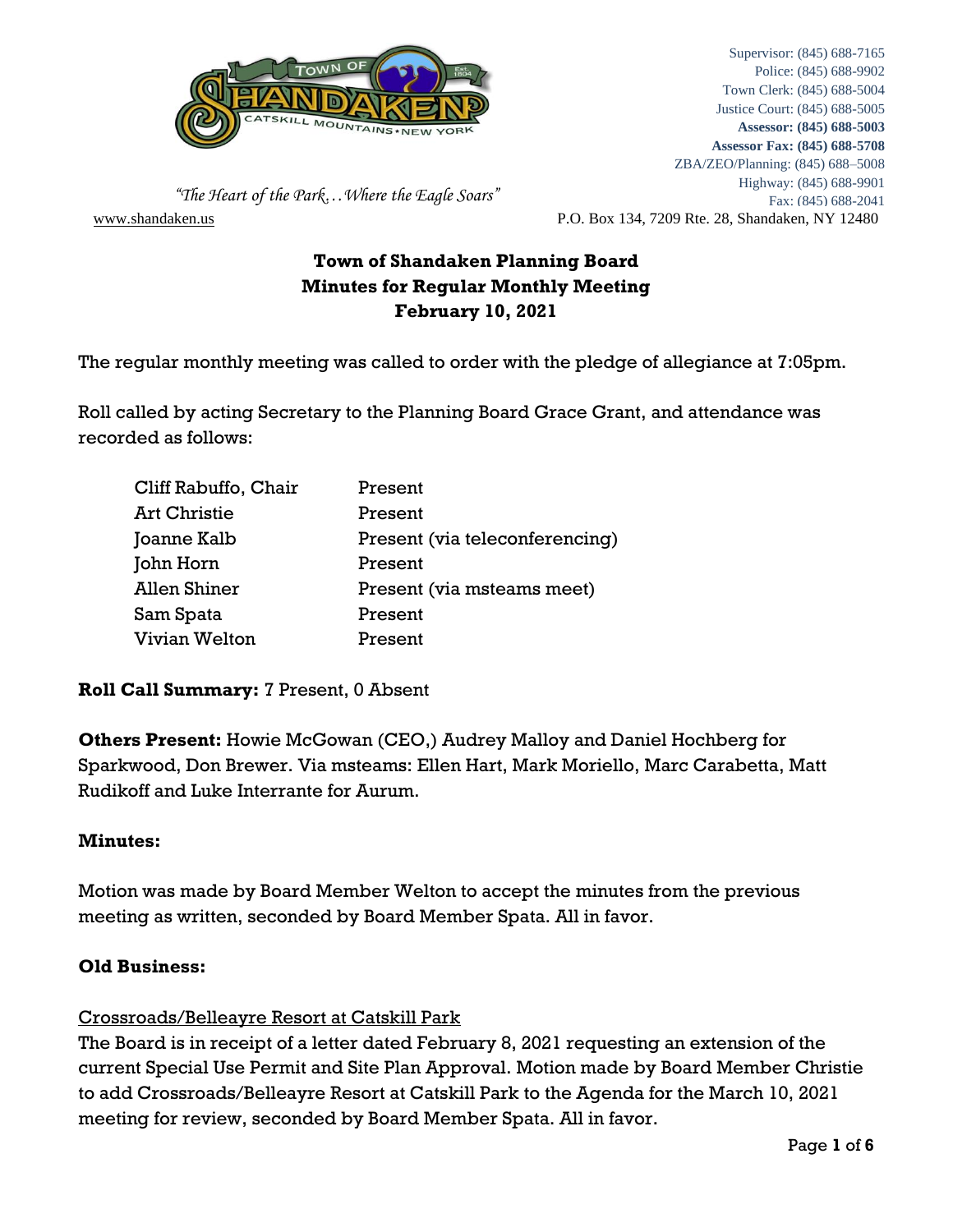# Copperhood Properties LLC/Branches

Since the meeting on January 13, 2021 the Board is in receipt of a drafted resolution regarding the Conditional Approval for Special Use Permit and Site Plan Review. Said resolution was reviewed and discussed. Since the last meeting, one of the conditions has been met in that a signed Flood Plain Permit has been delivered to the applicant, and a copy of such has been provided to the Board. The condition regarding the Area Variance being sent to public hearing and voted on in regards to parking will be addressed at the Regular Monthly Meeting of the Zoning Board of Appeals on February 17, 2021. Comment by Ellen Hart, Mike Moriello, lawyer for the applicant, has reviewed the resolution. She stated that the rest of the language was standard, and noted that the clause at the end regarding the Covid-19 pandemic causing delays in permit issuance, and likely meaning that Board will have to extend the Special Permit doesn't commit the Board to anything. There were no objections made by any Board Members to the Conditional Approval Resolution/Decision as written.

# Aurum

Matt Rudikoff and Luke Interrante were present via msteams. The Board went over the comment letter that was prepared by Ellen Hart regarding the project.

Ellen Harts commented as follows:

The project has been scaled back quite a bit. She reiterated the need for Lead Agency Packets to be circulated. Lisa Massey at NYS DEC had sent a comment to the Town regarding possible impact the project may have on Timber Rattlesnakes, and the applicant has been asked to reach out to her regarding that. The architectural schematics including the boundaries of the wetlands are still being worked on, and should be submitted once complete.

# Matt Rudikoff and Luke Interrante commented as follows:

They have reduced the scope of the work to the lower portion of the site, essentially making the hotel the furthest thing up the mountain. No change to the size of the hotel. The house furthest to the north-west below the pump house is being proposed as a restaurant. They are also demolishing the existing pool as it is in disrepair, and they have plans to replace it. Septic plans have been submitted to the Ulster County Health Department and the DEP for review. The architectural plans are almost done and a copy of such will be submitted to the Board when compete. Applicant noted that the paperwork regarding Lead Agency had been submitted in July for circulation, but is not sure that it was ever sent to the appropriate agencies. If it has not gone out, they will have to send it out again.

Comment was made that the Board may need to have Public Hearing regarding SEQRA review. The board has not made that determination yet.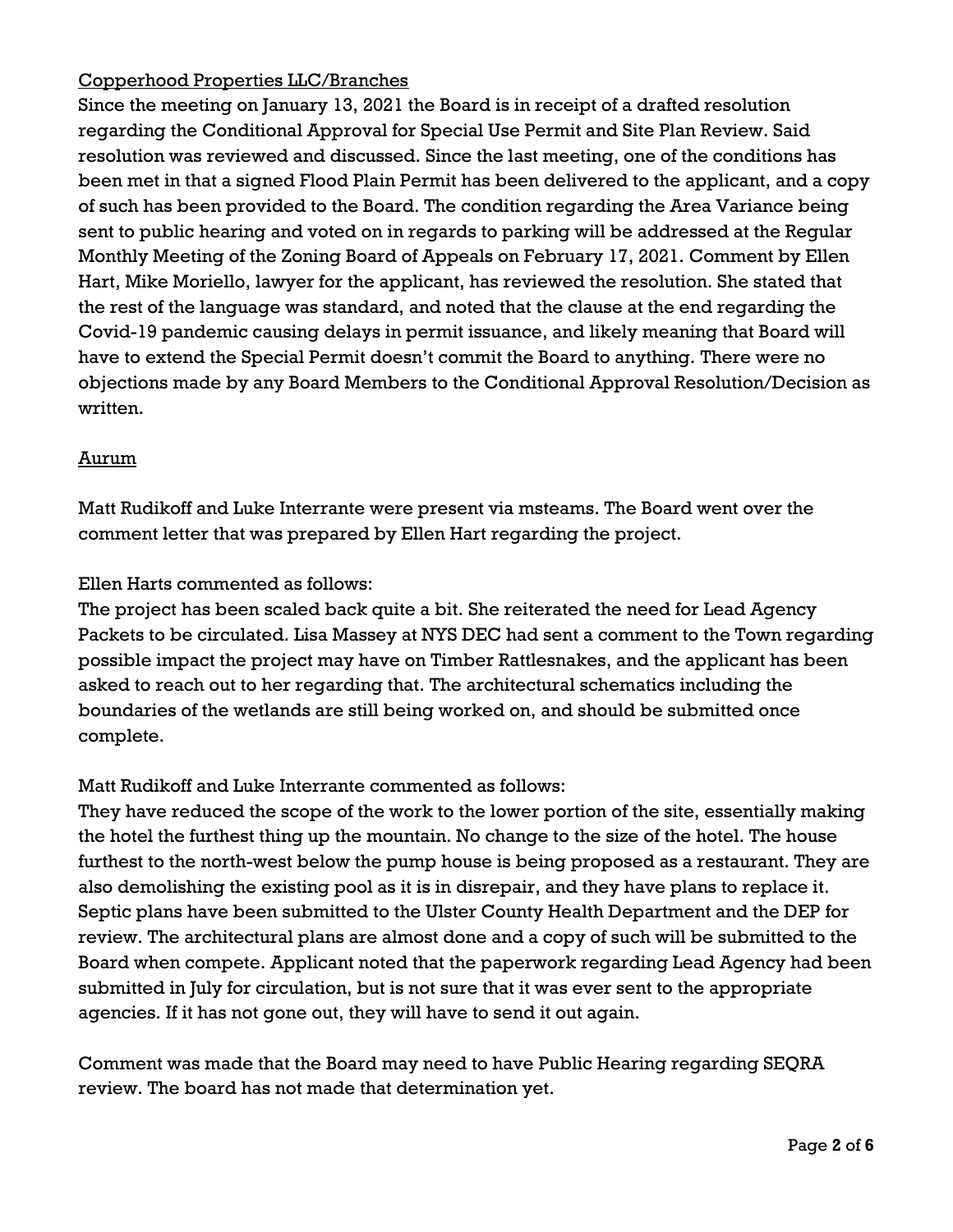### **Sparkwood**

Prior to the start of the meeting a Site Plan for the project was submitted by Don Brewer. Board Chair Rabuffo and Board Member Christie are recused from this application. Board Member Spata is Acting Chair for this project.

Howie McGowan reiterated the comments he made during the last workshop stating that he feels the application should be sent to the Zoning Board of Appeals for determination of the type of business that is being proposed, whether it be a restaurant or retail establishment. He provided the Board with the definition of a Convenience Food Store (§116-4.) Don Brewer stated that the Site Plan has the location of the sign, shows the septic area, and distance to abutting houses. He discussed possible privacy screening, and the drainage stream is sited on the map. Board Member Horn asked if the appropriate abutters were notified. After speaking with the Towns attorney, it has been determined that notified abutters include any parcel that directly abuts the property in question, as well as any parcel that is directly across any public or private road. In this case, the appropriate people were notified. Board Member Welton noted that the parking spaces on the Site Plan differ from the previously submitted annotated survey. According to the applicant, two of the spaces in the back would be for employees and the rest would be for guests. After a question by Board Member Welton regarding privacy screening, Audrey Malloy stated that there would be privacy screening or natural barriers wherever guests would have access. Acting Chair Spata made the following statement:

*'I will begin with my intention, namely, to persuade my fellow Board members that we should deny the application and not approve this Special Permit. I will give my reasons below.*

*First, I want to acknowledge that my opinion on this matter has changed as I considered both facts and the voice of our community, as expressed in letters supporting and opposing this action. Neither community opposition nor support is a reason to deny or approve a Special Permit. What matters is whether the opposition is reasonable, in other words, brings important facts to light. Not all behavior has been reasonable. We're aware of a social media post attacking this Board. We're your neighbors, that behavior has no place in our Town.*

*Second, this Special Use Permit was deserving of consideration because a local landlord was willing to support an attempt to revitalize Phoenicia property fronting Main Street and partially within the Hamlet Commercial Zone. That zone permits as-of-right a "Restaurant not integral to hotel, motel or lodge development."*

*Finally, I recommend to my fellow Board members that we vote to deny this application for these reasons:*

- *1. We have properly held and closed the Public Hearing on this action. There is no need to reopen.*
- *2. There is a question whether or not the proposed use is a Restaurant, or some form of Retail – which is not a permitted use in Hamlet Residential. I believe it is a restaurant; we've all experienced how COVID has turned all restaurants into take-out. However, if we were to approve this Special Permit, we may be making an "interpretation" of the use type and that can only be done by the Zoning Board of Appeals.*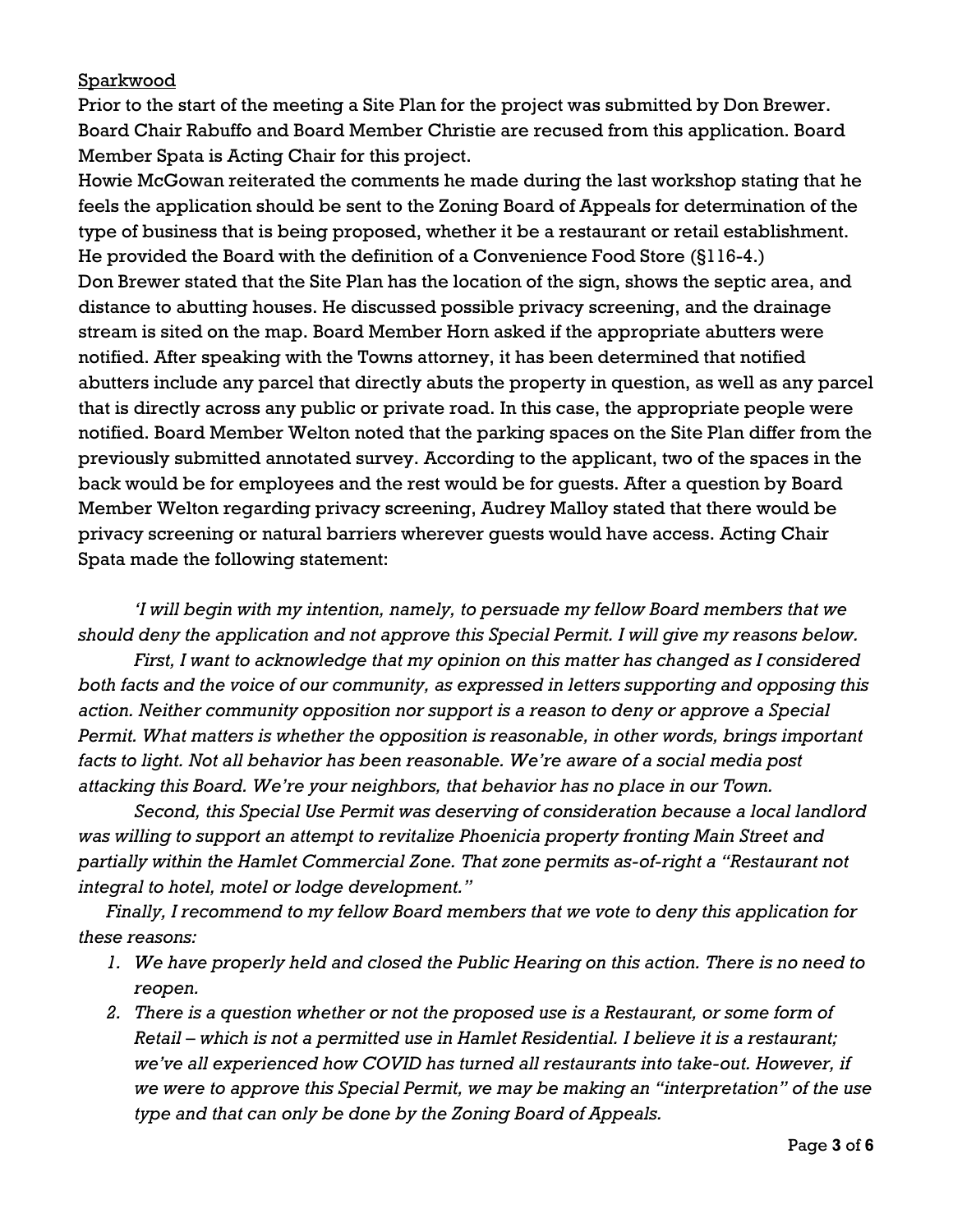- *3. A close reading of the Town Code provisions for Special Permit reveals these facts:*
	- *a. Section 116-3 Purpose; subsection A – 'to guide the future growth…and promotes beneficial and convenient relationships among residential, commercial and public area…"*
		- *i. Not achieved by this Special Permit*
	- *b. Section 116-3, subsection C reads in full "To protect and conserve the character, the environment and the social and economic stability and property value and to encourage the orderly and beneficial development of all parts of the Town."*
		- *i. Not achieved by this Special Permit*
		- *ii. The existing land use at the Hamlet Residential are of this property sits within a high-density, low rise existing development of residential properties having – in my opinion – more of a bungalow character than a town development.*
	- *c. Section 116-3, subsection D – 'to bring about the gradual conformity…to the comprehensive zoning plan'*
		- *i. Not achieved by this Special Permit*
	- *d. Section 116-39 General Standards for Special Permit*
		- *i. Subsection G 'The character and appearance of the proposed use…shall be in general harmony with the character and appearance of the surrounding neighborhood, shall not be more objectionable to nearby properties by reasons of noise, fumes, vibration or flashing lights that would be the operations of any permitted principal use…'*
			- *1. Not achieved by this Special Permit*
	- *e. Section 116-40 – Additional Specific standards*
		- *i. Silent on restaurants when not part of hotel, motel or lodge development*

*For these reasons, after due further deliberation, I call for a motion to deny this application.'*

Following his statement Acting Chair Spata asked for comments from the Board. Board Member Welton stated that feels that the statement covered all the issues that were brought up by Ulster County Planning, following their referral statement. Board Member Shiner asked for clarification on what was being suggested. Board Member Kalb had no comment regarding the statement, and had questions regarding the workshop that is on Mr. Houskas property. Acting Chair Spata feels that the workshop in question isn't pertinent to the application in question. Board Member Horn feels that a denial would rule out similar proposals going forward for the Hamlets of Pine Hill or Phoenicia. He also had questions regarding the other pre-existing non-conforming structures surrounding the property.

The Board recognized Art Christie as the owner of the property who stated the following: Mr. Christie listed the permitted uses in the Hamlet Residential Zone, for example a crematorium, kennels, and agricultural space for animals. Mr. Christie expressed his unease with a social media post he's seen about the Board, and feels that the Board deserves an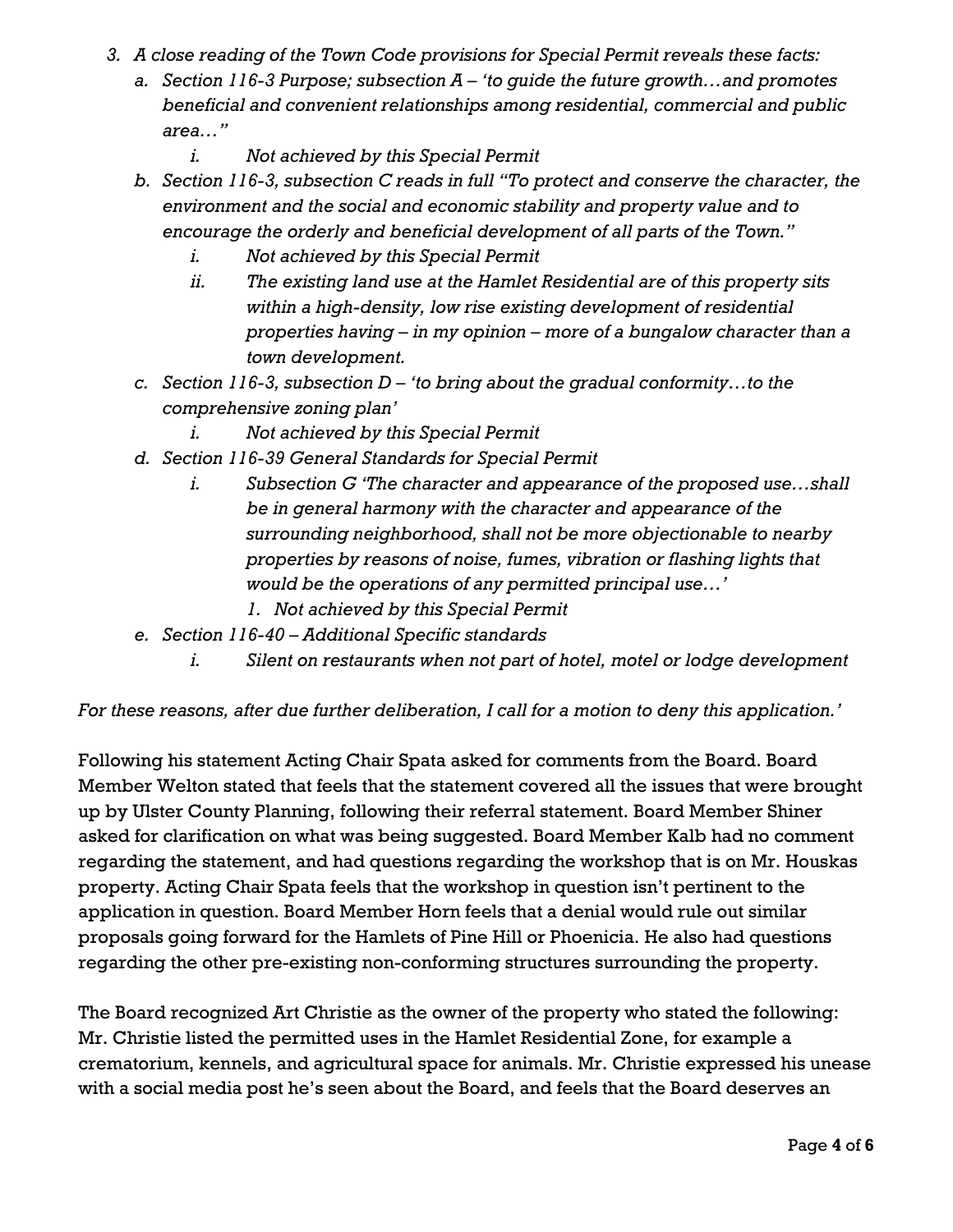apology regarding that post. He also feels that each case before the Board should be judged by its own merit, and asks that should the Board deny the application, language to that effect be included in the Denial, making it clear that any further development that may happen on the parcel will not be stifled by this decision. Mr. Christie feels the neighbors are concerned about this current application due to problems with the previous owner running a noisy business out of the lot. He states that when he first purchased the property, he went to the neighbors and let them know he would be cleaning up the property and asked that they come to him with any concerns, he received no comments from the neighbors. Regarding the workshop on Mr. Houska's lot, Mr. Christie and he had a conversation about the workshop being over the property line and Mr. Christie informed him to leave it alone, it would be fine. Also, Mr. Houska has cut down many oak trees since Mr. Christie purchased the lot, that provided privacy screening between the lots. Mr. Christie states that between Mr. Houska's lot and the Phoenicia Market lot there are 7 violations that have been overlooked. He feels that the Special Use asked for by the applicant is the least offensive use there could be of the approved uses in that Zone. In speaking to Acting Chair Spata's comments regarding the Comprehensive Plan for the Town of Shandaken, Mr. Christie states that he helped to develop the Comprehensive Plan and does not feel this application would be acting against the spirit of the Comprehensive Plan. Its intention being to bring people back with good memories, to have a clean Town, clean water and neighbors that get along and understand each other.

Board Member Welton states that after conversation with neighbors, it seems they feel Mr. Christie is a good neighbor and are happy that he renovated the property. It's only the operation of a business that they are in objection to.

Mr. Christie states that he feels that the Board should investigate whether or not all the surrounding structures are indeed pre-existing/non-conforming. Howie McGowan states that he is required to investigate any complaints that come into his office, and will be doing so. Mr. Christie also states that the neighbor has a license to sell used cars, as well as a license to sell fire arms.

There being no further discussion on the matter, Board Member Welton made a motion to deny the application for Special Use Permit. Seconded by Acting Chair Spata. Roll Call Vote as follows:

| Sam Spata           |  | Yes |
|---------------------|--|-----|
| John Horn           |  | No  |
| Vivian Welton       |  | Yes |
| Joanne Kalb         |  | No  |
| <b>Allen Shiner</b> |  | No  |
|                     |  |     |

Motion Denied.